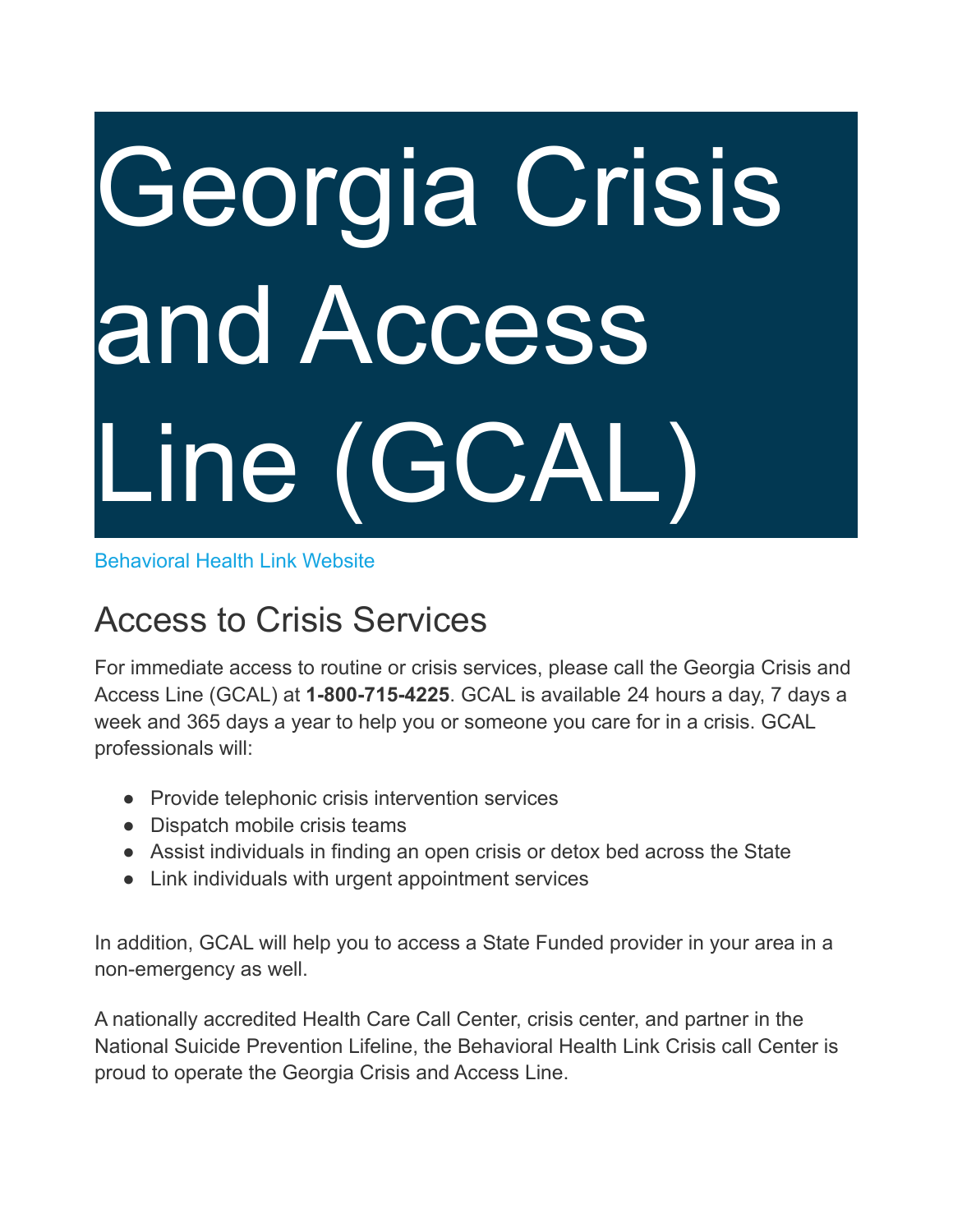

### **Find a [Provider](https://providersearch.beaconhealthoptions.com/#/provider/home/277)**

## Text & Chat

Additionally, we are pleased to announce that Georgia's youth can now access GCAL's services via text and chat through a new app called **My GCAL**, which became available for download in late January 2019. Developed by Behavioral Health Link, the app will allow youth to call, text, or chat with GCAL 24/7/365. Help is in your pocket–just a click away. The caring professionals of GCAL are ready to help, and users can choose how they want to reach out.

## **A CRISIS HAS NO SCHEDULE**



disabilities, mental health, drugs, or alcohol.

Provided through the Georgia Collaborative ASO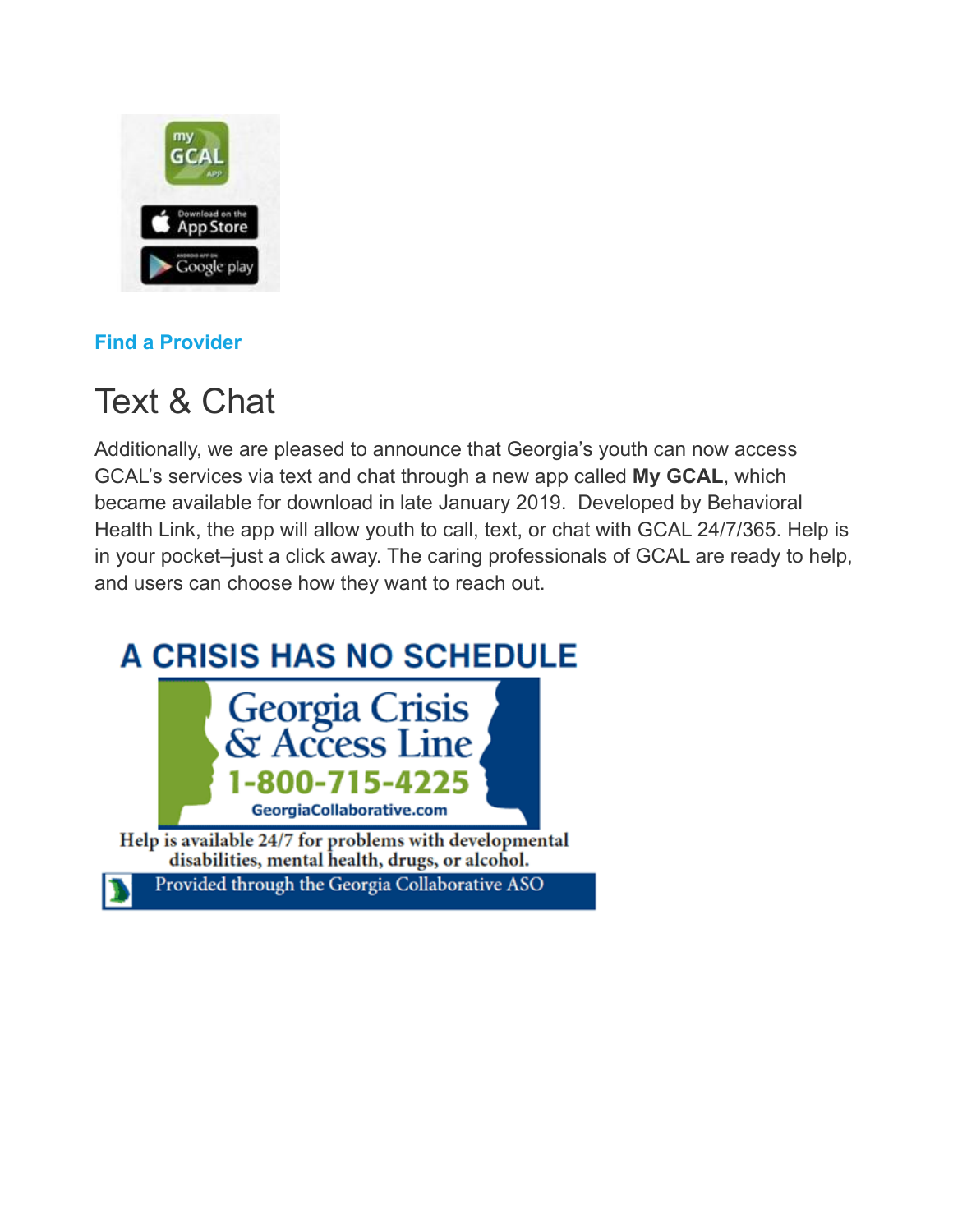



Key Functions